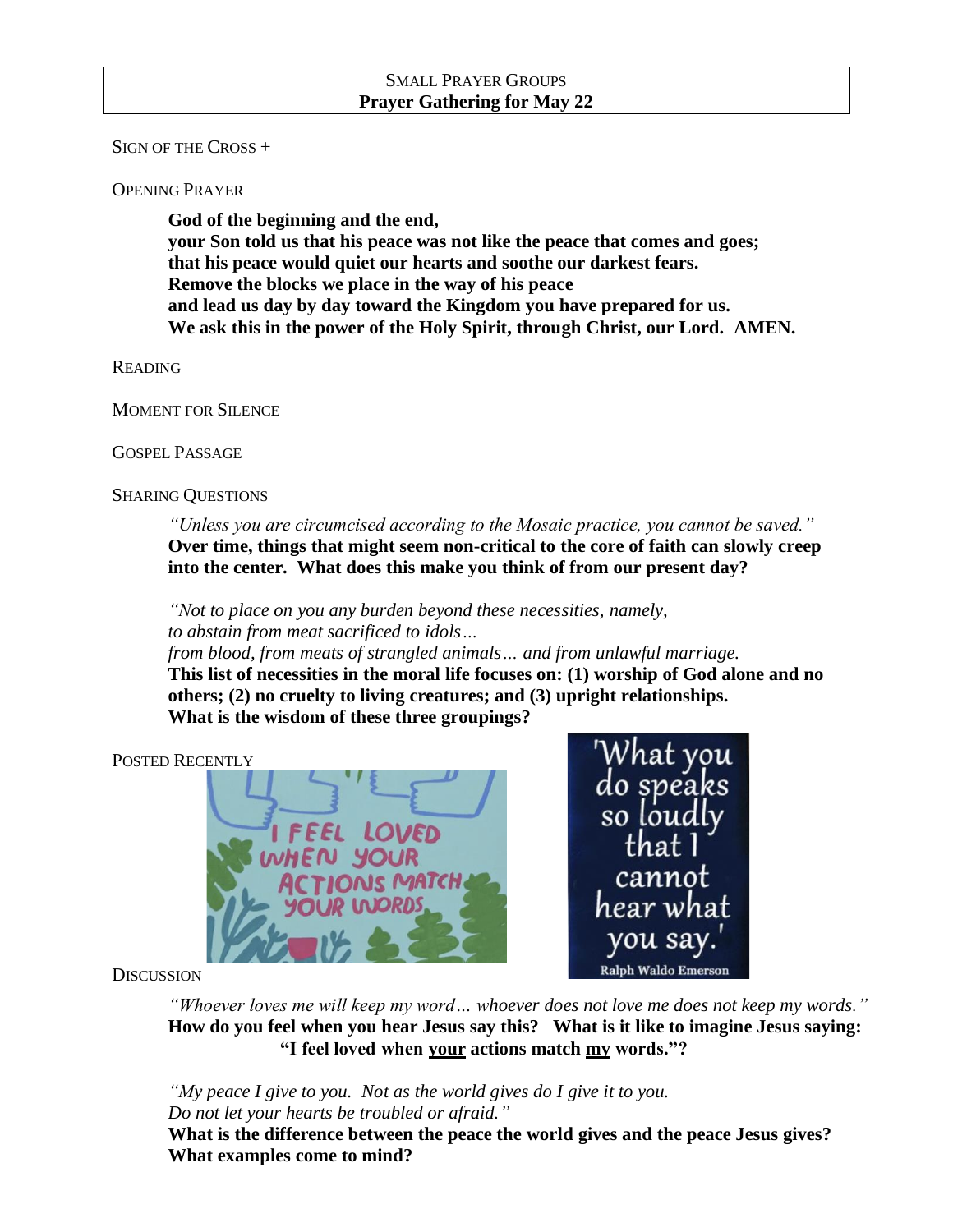LITANY

When it feels like I need to fix everything that is broken and there's just too much to fix... **"Do not let your hearts be troubled or afraid…"**

When I'm trying hard to please them all, but it never fully works... **"Do not let your hearts be troubled or afraid…"**

When I've given all I can to this and I see not what's "right" but just what's "wrong"... **"Do not let your hearts be troubled or afraid…"**

When I took a risk or made a leap but it seems it may not work... **"Do not let your hearts be troubled or afraid…"**

When I work and work but still can't earn enough to make me feel secure... **"Do not let your hearts be troubled or afraid…"**

When I lay awake and ask, "what if?" to each scenario...

**"Do not let your hearts be troubled or afraid…"**

When I worry that my happiest days are the ones already past... **"Do not let your hearts be troubled or afraid…"**

When dread seeps in and makes me think I can't rise to meet life's next challenge... **"Do not let your hearts be troubled or afraid…"**

You say it once… and then again. Lord, your peace is all I need. **"Do not let your hearts be troubled or afraid…"**

OUR FATHER

[OPTIONAL] PRAYER FOR SPIRITUAL COMMUNION (St. Alphonsus Ligouri) **My Jesus, I believe that you are present in the most Blessed Sacrament. I love You above all things and I desire to receive You into my soul. Since I cannot now receive You sacramentally, come at least spiritually into my heart. I embrace You as if You were already here, and unite myself wholly to You. Never permit me to be separated from You. AMEN.**

CLOSING PRAYER

**Glory be to the Father and to the Son and to the Holy Spirit. As it was in the beginning, is now, and ever shall be, world without end. AMEN.**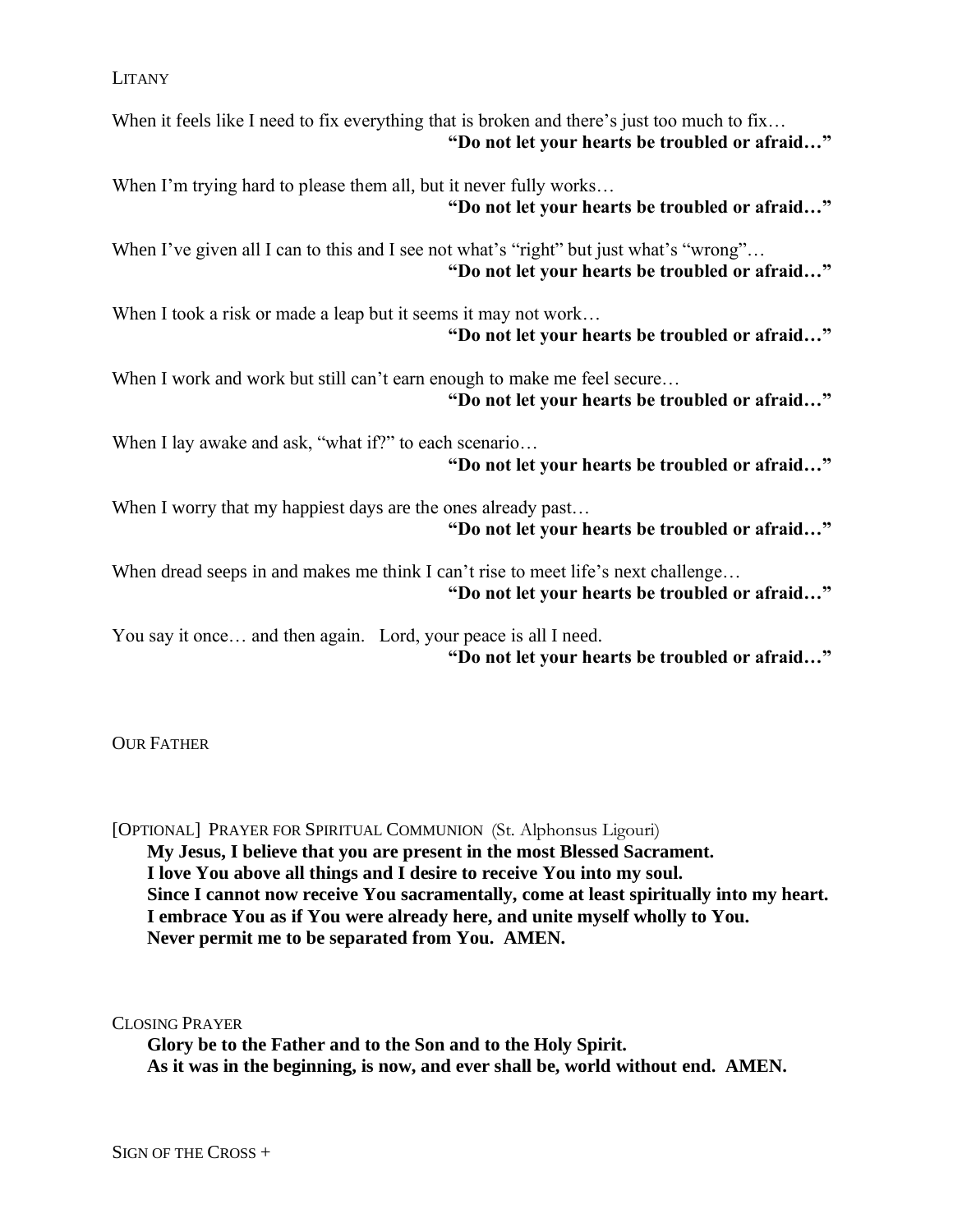## SMALL PRAYER GROUPS **Prayer Gathering for May 22**

## **READING 1**

A reading from the book of the Acts of the Apostles:

Some who had come down from Judea were instructing the brothers, "Unless you are circumcised according to the Mosaic practice, you cannot be saved."

It was decided that Paul, Barnabas, and some of the others should go up to Jerusalem to the apostles and elders about this question.

The apostles and elders, in agreement with the whole church, decided to choose representatives and to send them to Antioch with Paul and Barnabas.

[When they returned] this is the letter delivered by them: *"[We] the apostles and the elders, your brothers, to the brothers in Antioch, Syria, and Cilicia of Gentile origin: greetings.*

> *Since we have heard that some of our number who went out without any mandate from us have upset you with their teachings and disturbed your peace of mind,*

*we have with one accord decided to choose representatives and to send them to you along with our beloved Barnabas and Paul, So we are sending Judas and Silas who will also convey this same message by word of mouth: 'It is the decision of the Holy Spirit and of us not to place on you any burden beyond these necessities, namely, to abstain from meat sacrificed to idols, from blood, from meats of strangled animals, and from unlawful marriage. If you keep free of these, you will be doing what is right. Farewell.'"*

The Word of the Lord *Thanks be to God*